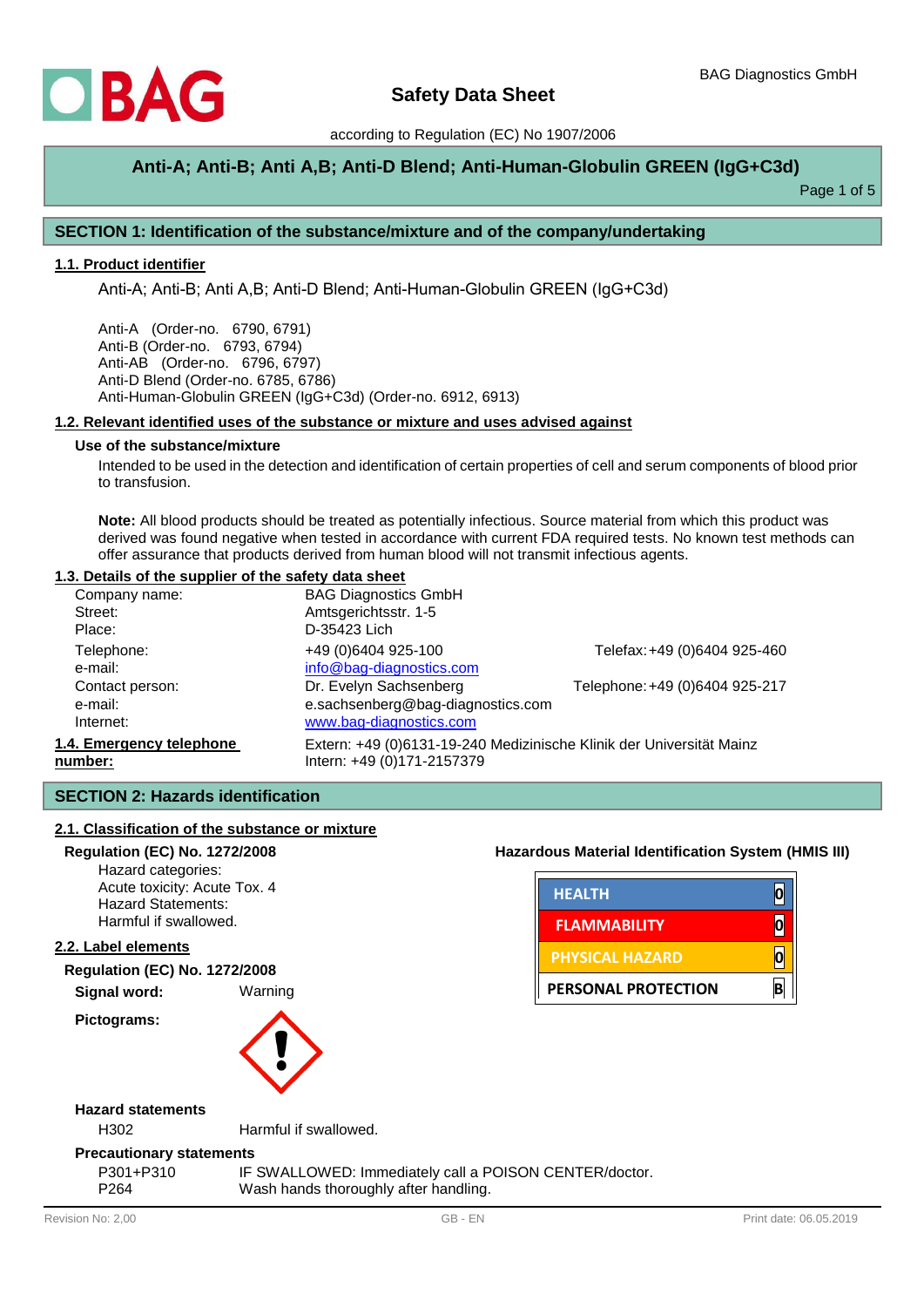

# **Anti-A; Anti-B; Anti A,B; Anti-D Blend; Anti-Human-Globulin GREEN (IgG+C3d)**

Page 2 of 5

| P270             | Do not eat, drink or smoke when using this product. |
|------------------|-----------------------------------------------------|
| P <sub>281</sub> | Use personal protective equipment as required.      |

## **SECTION 3: Composition/information on ingredients**

## **3.2. Mixtures**

#### **Hazardous components**

| CAS No     | Chemical name                                                           |                                                                 |                 |          |  |
|------------|-------------------------------------------------------------------------|-----------------------------------------------------------------|-----------------|----------|--|
|            | EC No                                                                   | Index No                                                        | <b>REACH No</b> |          |  |
|            |                                                                         | Classification according to Regulation (EC) No. 1272/2008 [CLP] |                 |          |  |
| 9048-46-8  | <b>Bovine Albumin</b>                                                   |                                                                 |                 |          |  |
|            |                                                                         |                                                                 |                 |          |  |
|            |                                                                         |                                                                 |                 |          |  |
| 56-40-6    | Glycine                                                                 |                                                                 |                 |          |  |
|            |                                                                         |                                                                 |                 |          |  |
|            |                                                                         |                                                                 |                 |          |  |
| 9003-11-6  | Pluronic F68                                                            |                                                                 |                 | $0-1,0%$ |  |
|            |                                                                         |                                                                 |                 |          |  |
|            |                                                                         |                                                                 |                 |          |  |
| 26628-22-8 | sodium azide                                                            |                                                                 |                 |          |  |
|            | 247-852-1                                                               | 011-004-00-7                                                    |                 |          |  |
|            | Acute Tox. 2, Aquatic Acute 1, Aquatic Chronic 1; H300 H400 H410 EUH032 |                                                                 |                 |          |  |

Full text of H and EUH statements: see section 16.

## **SECTION 4: First aid measures**

## **4.1. Description of first aid measures**

#### **After inhalation**

Remove to fresh air. If not breathing, give artificial respiration. If breathing is difficult, give oxygen. Get medical attention immediately.

#### **After contact with skin**

Wipe off affected area and flush with plenty of soap and water for 15 minutes. Remove contaminated clothing and shoes. Seek medical attention. Wash clothing and shoes thoroughly before reuse.

## **After contact with eyes**

Immediately flush eyes with plenty of water for at least 15 minutes, lifting lower and upper eyelids occasionally. Get medical attention immediately.

#### **After ingestion**

DO NOT induce vomiting unless directed by medical personnel. Never give anything by mouth to an unconscious person. Get medical attention immediately.

## **SECTION 5: Firefighting measures**

## **5.1. Extinguishing media**

## **Suitable extinguishing media**

Use appropriate extinguishing media for surrounding fire: dry chemical, carbon dioxide, water spray or regular foam.

## **5.3. Advice for firefighters**

Wear appropriate personal protective equipment. Fight fires only if properly trained. Move containers from fire area if it can be accomplished without risk. Use water to keep containers cool. Dike fire control water.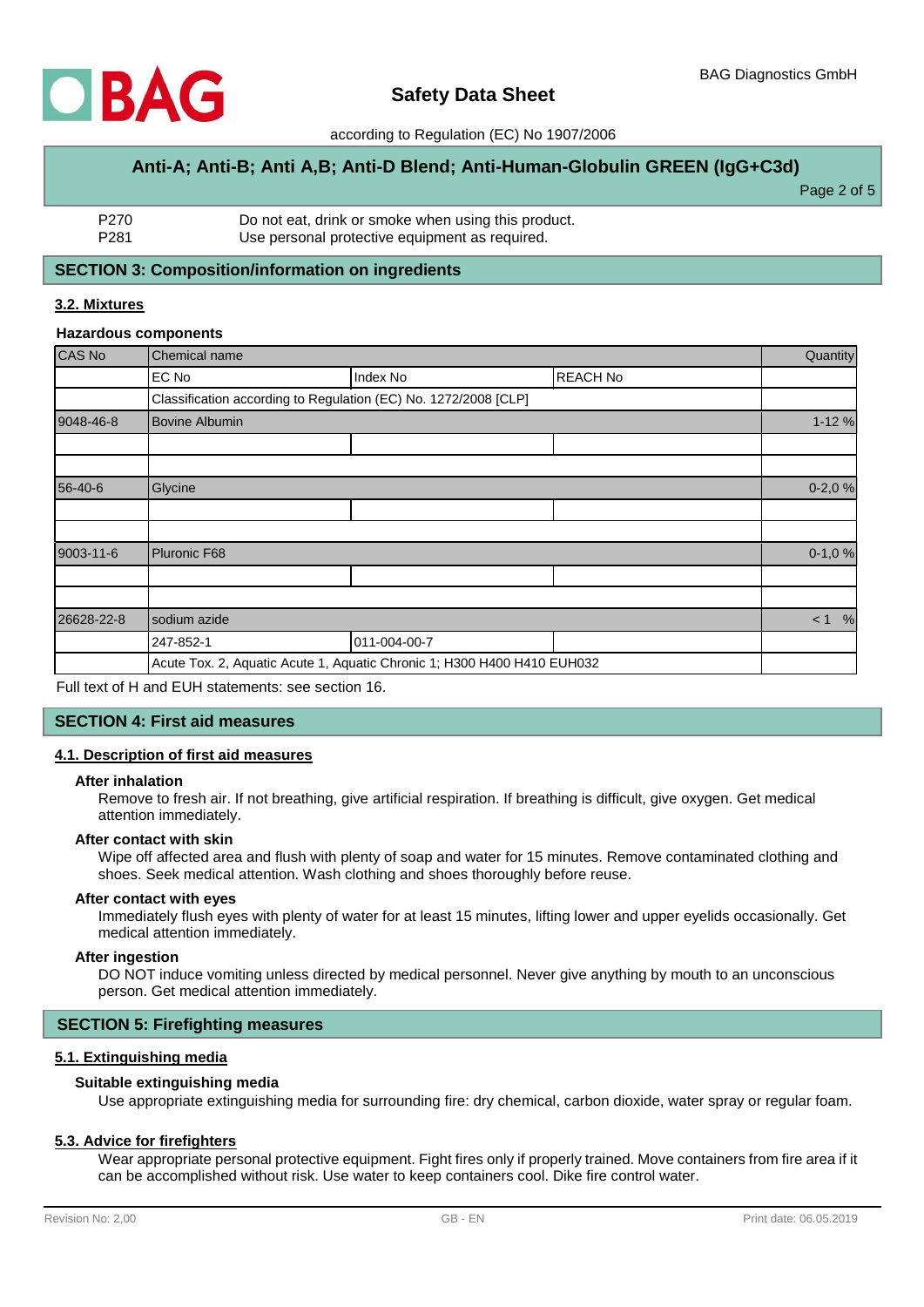

# **Anti-A; Anti-B; Anti A,B; Anti-D Blend; Anti-Human-Globulin GREEN (IgG+C3d)**

Page 3 of 5

## **Additional information**

Avoid breathing vapors or dusts. Keep upwind.

## **SECTION 6: Accidental release measures**

## **6.1. Personal precautions, protective equipment and emergency procedures**

Action to Be Taken If Material Is Released or Spilled: Remove all sources of ignition. Do not touch spilled material. Stop the release if you can do it without risk. Isolate the area and deny entry. Absorb the spill and place used absorbent material into approved containers for later disposal. Decontaminate the area with an approved disinfectant. Cover the area with paper towels and pour disinfectant over the area. Wipe the area until clean and dry.

## **SECTION 7: Handling and storage**

## **7.1. Precautions for safe handling**

## **Advice on safe handling**

HANDLING: Food and drink should not be consumed or tobacco products used, nor cosmetics applied in areas where chemicals are stored or handled.

#### **7.2. Conditions for safe storage, including any incompatibilities**

## **Further information on storage conditions**

Store away from incompatible substances. Store in tightly closed containers. Avoid contact with open wounds and body fluids. Wash thoroughly after handling and before eating, drinking or smoking. Observe, federal, provincial and local regulations.

## **SECTION 8: Exposure controls/personal protection**

#### **8.1. Control parameters**

#### **Exposure limits (EH40)**

| I CAS No   | Substance              | ppm | mg/m <sup>3</sup> | fibres/ml | Category      | Origin |
|------------|------------------------|-----|-------------------|-----------|---------------|--------|
| 26628-22-8 | Sodium azide (as NaN3) |     | 0.1               |           | TWA (8 h)     | WEL    |
|            |                        |     | 0.3               |           | STEL (15 min) | WEL    |

## **8.2. Exposure controls**

#### **Eye/face protection**

Use chemical safety goggles and/or full face shield where splashing of the solution is possible. Maintain eyewash fountain and quick drench facilities in the work area.

#### **Hand protection**

Protective gloves should be worn while handling materials and/or surfaces, which are potentially infectious.

#### **Skin protection**

CLOTHING: Clothing such as gowns, aprons, or lab coats should be worn when working with this material. HEAD/ FOOT PROTECTION: Hood, surgical caps, boots and shoe covers should be worn in areas with significant quantities of infectious materials.

## **Respiratory protection**

A NIOSH/MSHA approved respirator should be worn where airborne exposures may exceed OSHA/ACGIH exposure limits.

#### **Environmental exposure controls**

Provide sufficient mechanical (general and/or local exhaust) ventilation to maintain exposure below permissible air concentrations.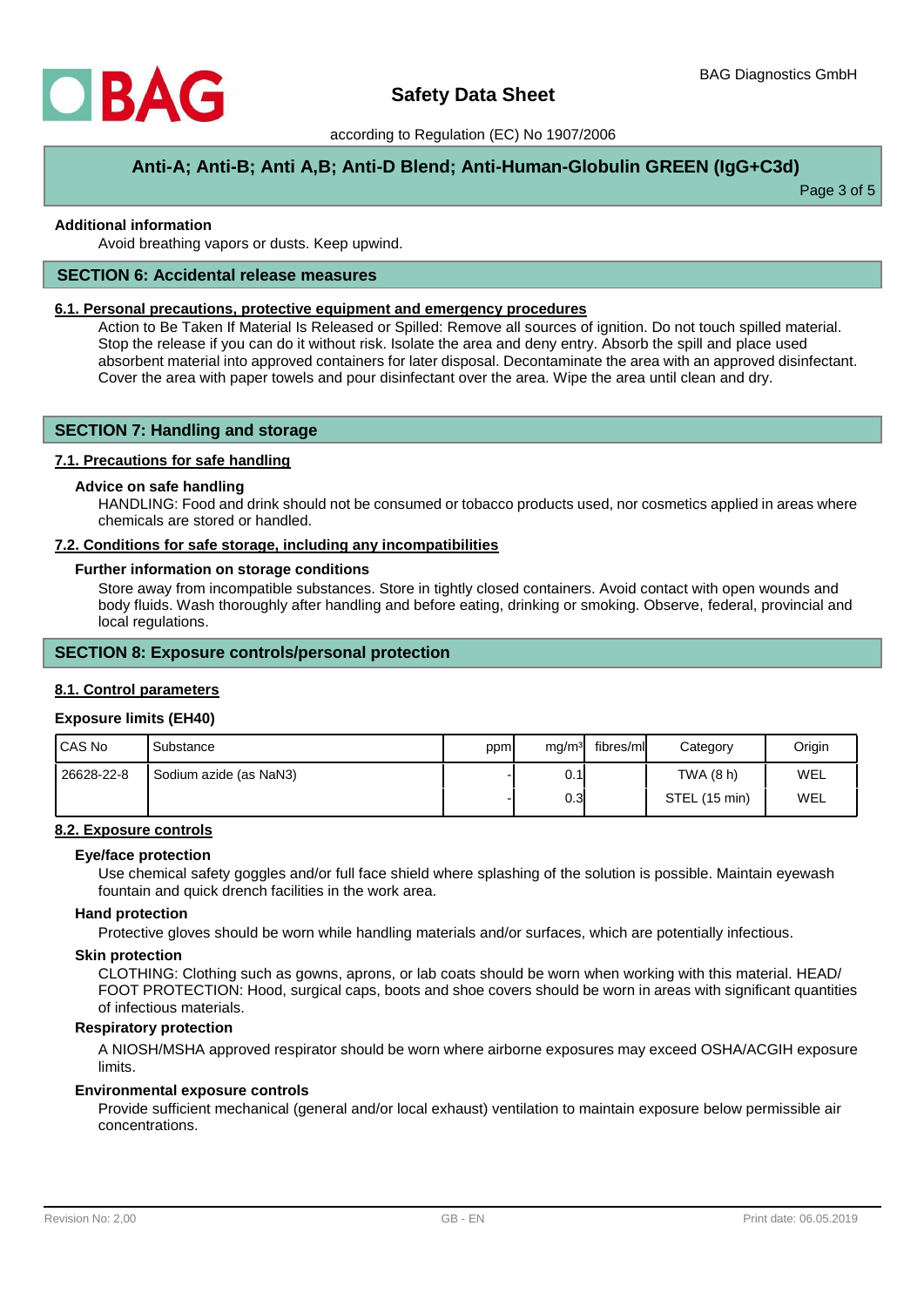

# **Anti-A; Anti-B; Anti A,B; Anti-D Blend; Anti-Human-Globulin GREEN (IgG+C3d)**

Page 4 of 5

## **SECTION 9: Physical and chemical properties**

## **9.1. Information on basic physical and chemical properties**

| Physical state:                          | liquid                                                                                                                                      |
|------------------------------------------|---------------------------------------------------------------------------------------------------------------------------------------------|
| Colour:                                  | Anti-A: clear blue; Anti-B: clear yellow; Anti-A,B and Anti-D Blend: clear light<br>amber; Anti-Human-Globulin GREEN (IgG+C3d): clear green |
| pH-Value:                                | $6 - 8$                                                                                                                                     |
| Changes in the physical state            |                                                                                                                                             |
| Melting point:                           | 0 °C                                                                                                                                        |
| Initial boiling point and boiling range: | 100 °C                                                                                                                                      |
| Vapour pressure:                         | 24 hPa                                                                                                                                      |
| Density:                                 | 1 $g/cm3$                                                                                                                                   |
| 9.2. Other information                   |                                                                                                                                             |

**Note:** The following physical and chemical properties have no data available: Odor threshold; Melting point/freezing point; Flammability (solid, gas); Partition coefficient: n-octanol/ water; Auto-ignition temperature; Decomposition temperature; and Viscosity.

## **SECTION 10: Stability and reactivity**

## **10.2. Chemical stability**

Stable

## **10.4. Conditions to avoid**

Fire and excessive heat. May decompose in heat.

#### **10.5. Incompatible materials**

Benzoyl chloride, potassium hydroxide, bromine, carbon disulfide, chromyl chloride, copper, dibromomalononitrile, dimethyl sulfate, lead, barium carbonate, sulfuric acid, nitric acid, strong acids and substances that react violently with water.

## **10.6. Hazardous decomposition products**

Sodium azide when heated to decomposition liberates nitrogen gas and can cause an explosion. Carbon dioxide and carbon monoxide may form when bovine albumin is heated to decomposition.

## **Further information**

Hazardous polymerisation: will not occur

## **SECTION 11: Toxicological information**

## **11.1. Information on toxicological effects**

#### **Acute toxicity**

| CAS No     | <b>IChemical name</b> |             |         |                  |               |               |
|------------|-----------------------|-------------|---------|------------------|---------------|---------------|
|            | Exposure route        | 'Dose       |         | <b>I</b> Species | <b>Source</b> | <b>Method</b> |
| 26628-22-8 | Isodium azide         |             |         |                  |               |               |
|            | oral                  | <b>IATE</b> | 5 mg/kg |                  |               |               |

#### **Further information**

**Acute Effects:** This product is manufactured from human blood and therefore must be considered to be capable of transmitting disease. The substance irritates the eyes, the skin and the respiratory tract. Exposure above Occupational Exposure Limits could cause effects on the nervous system.

**Chronic Effects:** No information found.